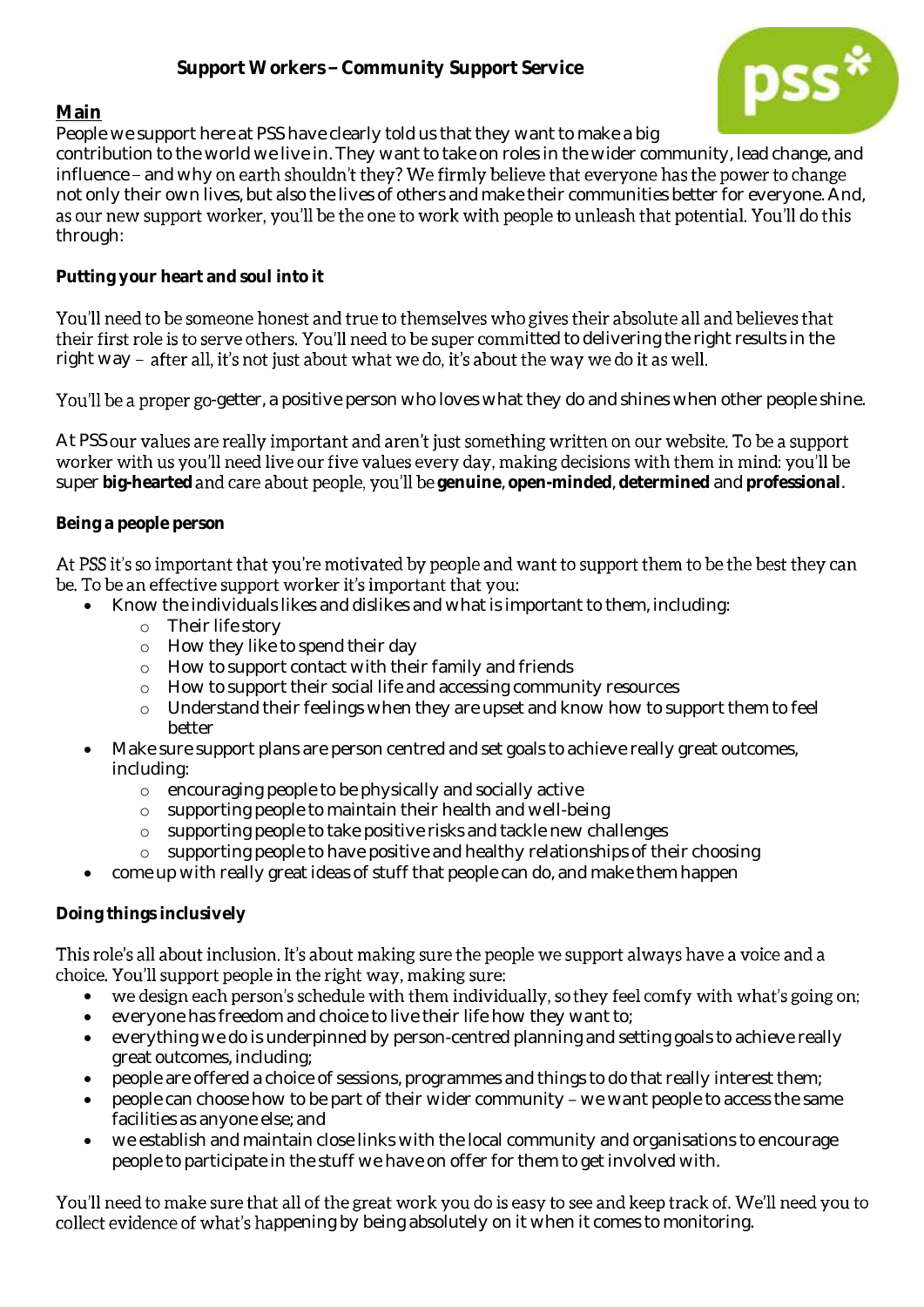At PSS we believe in doing things the right way, and behaving with integrity. You'll show you are aware

that your actions have an impact on the people you support by:

- being compassionate, considerate and kind
- being respectful of an individuals right to privacy, dignity and security and respect their feelings
- promoting their rights, choices and wishes
- making sure that you actively listen and respond
- working with an individual at their pace and giving clear explanations about what you are doing
- communicating effectively with individuals, their relatives, colleagues and health and social care professionals

**Using the resources you have wisely**

We're a charity and need to make sure we use our resources wisely, making them go as far as we can. As a support worker, we'll need you maximise the resources we've got - whether it's our pennies, our time, our skills or our efforts.

This might mean:

- $\bullet$  being creative with resources trying new things and finding work-arounds;
- using every opportunity you can to grow and learn new skills, sharing this learning with your colleagues to be the very best you can be;
- networking and maintaining strong professional relationships with others, both internally and externally, to achieve the best outcomes for people;
- using your skills and knowledge to make sure our service continually improves to meet the targets we're working so hard to achieve; and
- being a stickler for data and making sure that relevant records and documents are kept up-to-date and accurate.
- Following the policies and procedures set by PSS

## **Being the best version of you**

At PSS we believe in something called 70-20-10 learning. That means that 70% of learning comes from first-hand experience, 20% comes from learning from those around us and 10% comes from formal learning like courses and qualifications.

We're looking for a driven person who wants to continuously grow and get better at what they do using 70-20-10 learning. Professional development is a big deal at PSS and you'll need to be up for the challenge of growing and improving for the good of the people we support.

## **TERMS & CONDITIONS**

*Contract Type* This is a permanent contract.

## **Salary**

*£9.65 per an hour.* 

## **Disclosure**

As this post requires a Disclosure check, please refer to the Recruitment of Ex-offenders statement on the Applicant Guidance page.

**Hours** 3x 37 hours posts 2x 20 hours posts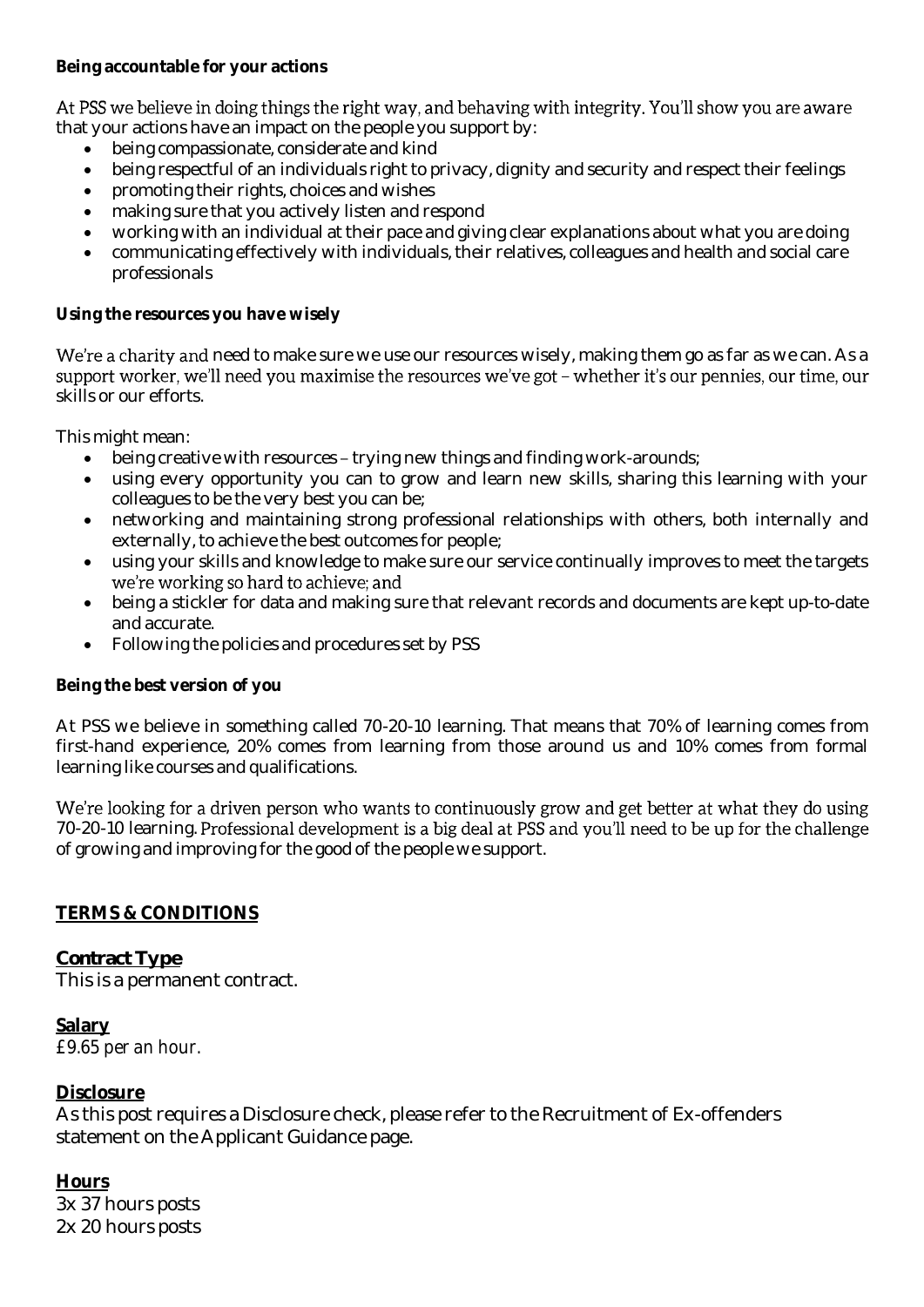# **Location**

*Across Liverpool based in the community*

# **Annual Leave**

20 *days* per year. In addition to eight paid statutory bank holidays (bank holidays & annual leave are pro rata for part-time staff).

# **Pensions**

PSS operates an Occupational Pension Scheme with The People's Pension.

## **Conditions of Service**

Offers of employment are made subject to the following conditions:

- a) Completion of medical questionnaire
- b) Receipt of two satisfactory references, including one reference from a current or most recent employer.
- c) Authorisation to work in the UK. Under the Immigration, Asylum & Nationality Act 2006 successful candidates will be required to produce documentation which demonstrates their authorisation to work in the UK. Documents may include; Passport; full birth certificate; UK work permit; Home Office letter.
- d) An Enhanced Disclosure. Please note that having a criminal record does not automatically disbar you from working with PSS.

## **ADDITIONAL DUTIES**

Because you will be working with vulnerable people you will be expected have your covid-19 vaccinations. If you are unable to have the vaccine for health reasons please discuss this with us.

So you know where we're going and how we're going to get there you'll actively participate in developing organisational, team and individual objectives and plans. We also want you to become the best person you can be so you'll attend staff development sessions including training and also engage with our performance management and learning and development reviews.

We'll need you to be flexible in the performance of the above, and understand that our big aspirations and plans may mean we ask you to help out in other areas from time-to-time. You'll be going out and about with people so we will need you to travel as part of this role.

We'll also need you to implement and follow PSS policies and procedures and to do any training associated with them. This makes sure everyone is on the same page and safe in their work.

All of our jobs are subject to change from time-to-time and this job description will be reviewed regularly, something which we'll ask you to give us your input into.

## **JOB DESCRIPTION**

This job description is a guide to the work you will be required to undertake and represents a range of responsibilities commensurate with the grade for the post. It does not form part of your contract of employment.